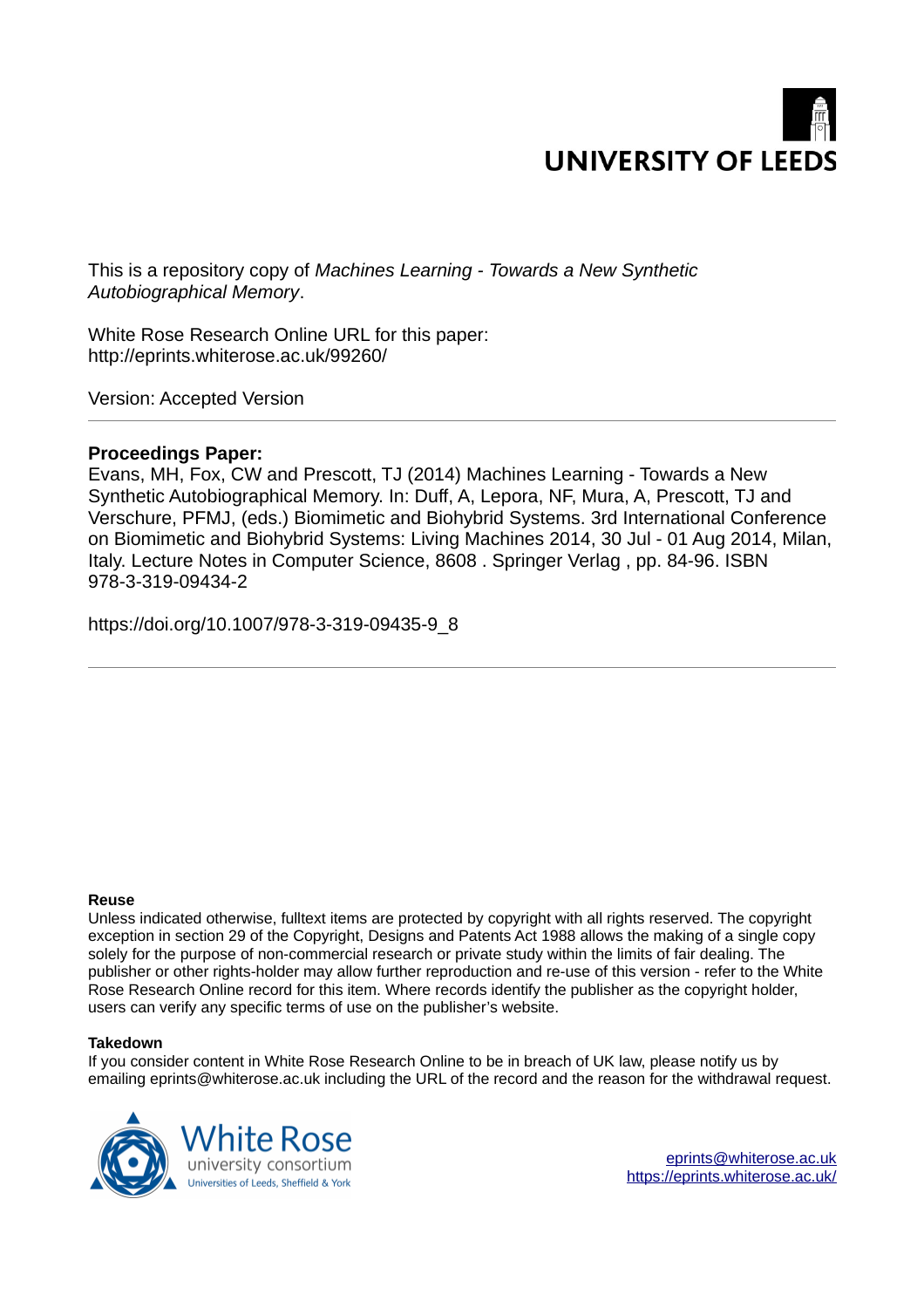# Machines learning - towards a new synthetic autobiographical memory

Mathew H. Evans, Charles W. Fox and Tony J. Prescott

Sheffield Centre for Robotics (SCentRo), University of Sheffield, Sheffield, S10 2TN, U.K. {mat.evans, charles.fox, t.j.prescott}@shef.ac.uk

Keywords Synthetic, Autobiographical, Memory, Episodic, Hippocampus, Robotics, Predictive, Coding, Deep, Learning

Abstract. Autobiographical memory is the organisation of episodes and contextual information from an individual's experiences into a coherent narrative, which is key to our sense of self. Formation and recall of autobiographical memories is essential for effective, adaptive behaviour in the world, providing contextual information necessary for planning actions and memory functions such as event reconstruction. A synthetic autobiographical memory system would endow intelligent robotic agents with many essential components of cognition through active compression and storage of historical sensorimotor data in an easily addressable manner. Current approaches neither fulfil these functional requirements, nor build upon recent understanding of predictive coding, deep learning, nor the neurobiology of memory. This position paper highlights desiderata for a modern implementation of synthetic autobiographical memory based on human episodic memory, and proposes that a recently developed model of hippocampal memory could be extended as a generalised model of autobiographical memory. Initial implementation will be targeted at social interaction, where current synthetic autobiographical memory systems have had success.

# 1 Introduction

We receive a continual and very high band-width stream of sensory data during our waking hours. Our autobiographical systems process this data in a highly specific and adaptive fashion so as to provide quick access (within seconds) to relevant information experienced from hours to decades earlier. Autobiographical memory (AM) is defined as the recollection of events from one's life. Though similar in conception to Tulving's episodic memory [52], AM goes beyond simple declarative facts of an event to recall of rich contextual details of a scene [13]. AM is a prerequisite for developing the narrative self [32], related to and conceptually similar to the temporally extended self [43]. This version of the self is the individual's own life story, developed through experience, remembered, and projected into the future.

For robots to behave in a flexible and adaptable manner, and succeed in complex sensorimotor tasks, it is essential that they store their experience appropriately and use this information during online processing. For example, in human-robot interaction a memory of a familiar person or game would be intuitively advantageous especially in developing trust or attachment. This concept is familiar in probabilistic robotics, where an informative prior is essential for accurate inference. At a purely computational level, it has been shown that learning through 'episodic control' is more efficient than building a forward model or developing habits when experience is limited and tasks are complex, as is often the case in real-world robotics applications [24].

Innovative sensor designs, miniaturised HD cameras and affordable hard drives have endowed modern robots with an impressive capacity for gathering and storing information from the world. This information can be pooled across a range of modalities (e.g. vision, audition, touch, LIDAR,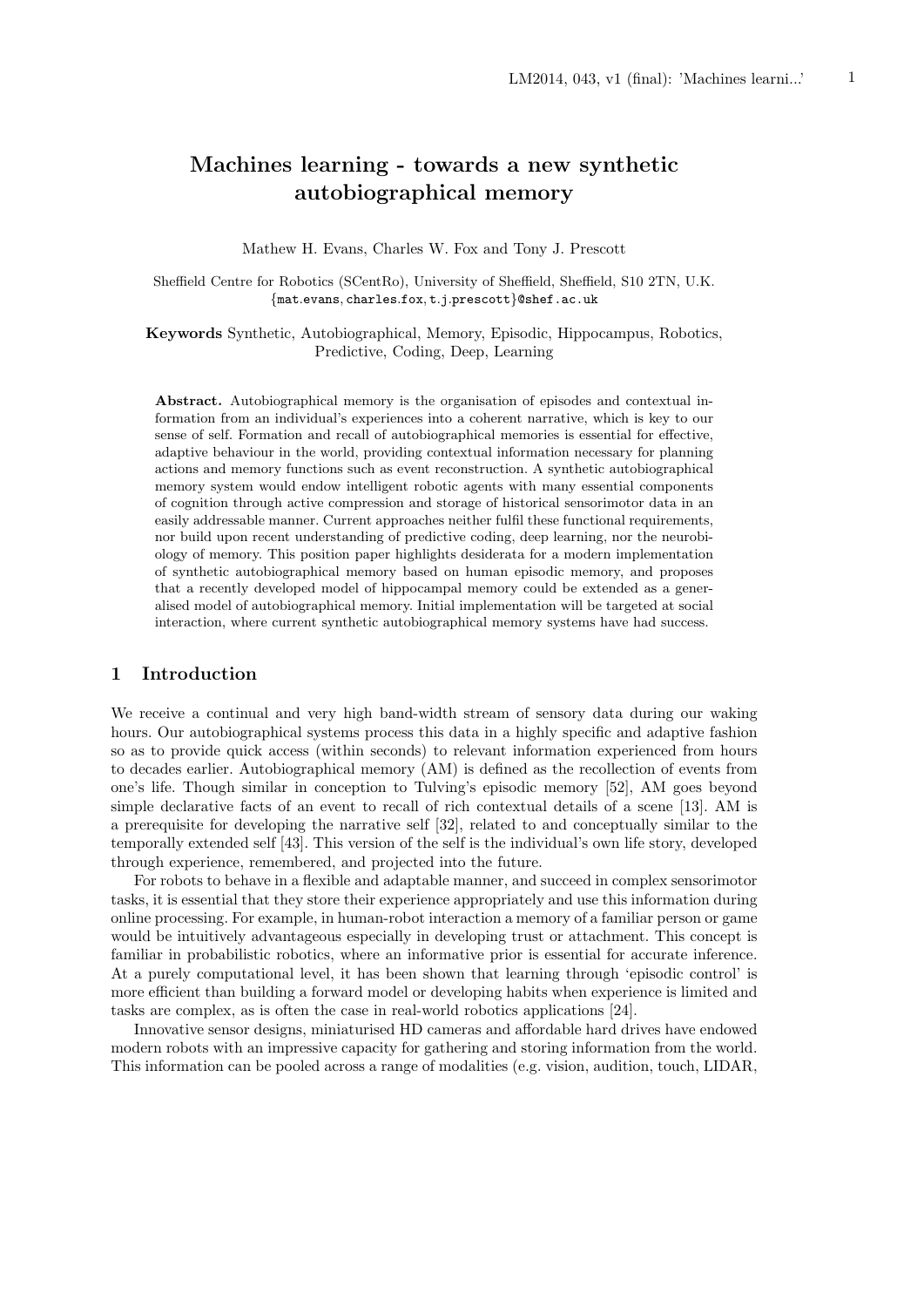depth) at high bandwidth. However, robots remain poor at extracting or retrieving task-relevant information when needed, either offline from their vast archives, or online during streaming [54].

In practice, data streams are filtered through feature detectors, processed by machine learning black boxes, or passively compressed into annotated histories where no such tools are available. As a result, despite having the ability to encode virtually everything that happens to them and access to vast stores of additional information online, robots are poor at determining which aspects of their history are important for making decisions and performing actions, or for framing engagement with people.

How does the brain solve this problem? By forming autobiographical memories that evolve over the life-time of an agent that places events in the context of the self and its goals. In this position paper we outline common approaches to autobiographical memory modelling in robotics, and contrast this with more modern understanding of memory function and organisation (see Figure 1). Four main principles are identified: compression, pattern completion, pattern separation and unitary coherent perception. To address each of these principles in a single architecture we outline a modelling framework based on predictive coding: deep learning for hierarchical representation and compression of sensory inputs (modality specific hierarchies in Figure 1, thought to reside in the sensory processing circuitry of the brain), and episodic memory formation through a particle filter and Boltzmann machine hippocampus model (Following Fox and Prescott [16], see Figures 2 and 3). We close with a discussion of our specific implementation goals, centring our episodic memory system within a rich sensorimotor system to aid ongoing processing.



Fig. 1. An overview of our proposed model of biological autobiographical memory. Based on the basic systems model of Rubin [44], event memories are formed from convergent activity across disparate brain systems. Algorithmically we turn to deep networks for sensory processing [3], and predictive coding to frame learning [11]. Storage and recall is modulated by emotional, contextual and linguistic information. Narrative reasoning seeds searches, recognitions, reconstructions and predictions (the core of pattern separation and completion) by re-activating modality-specific schemas [21].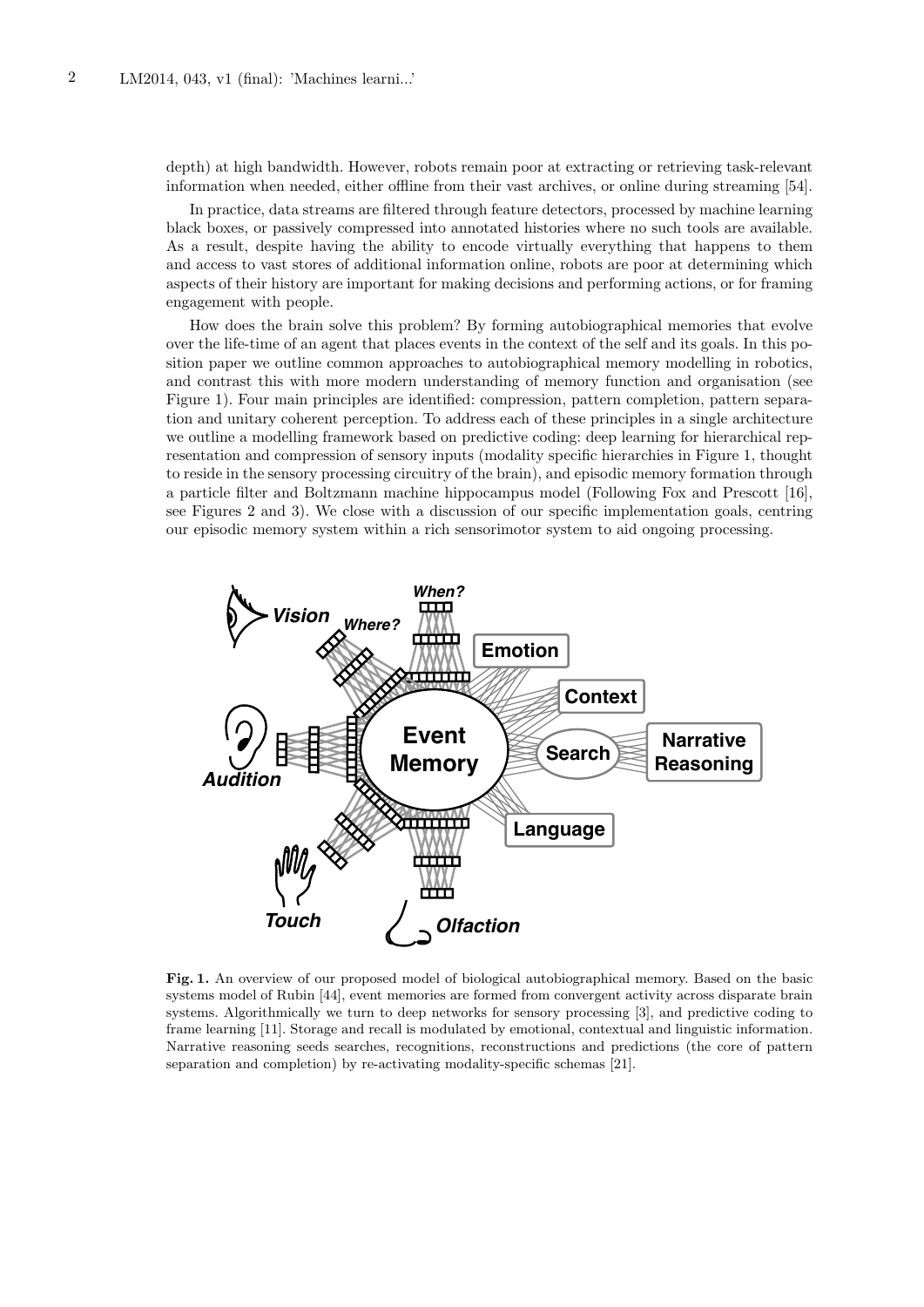# 2 Current approaches to synthetic autobiographical memory

What is the state of the art in this field? Synthetic autobiographical memory (SAM) broadly has two flavours; (i) storage of unedited data streams (e.g. for maximum likelihood estimation [25]), or (ii) annotated high-level sequences (e.g. of social interactions [36]). The initial problem with approach (i) - storage capacity - is being alleviated to a degree by improvements in hard-drive capacity. However, storing a complete sensory history becomes un-wieldy quickly and the ability to search and utilise this vast store of information to inform ongoing processing becomes seriously problematic.

Recent success has been had in demonstrating the effectiveness of approach (ii) such as in cooperative tasks [36], or learning through social interaction [37]. These models are largely symbolic, similar in spirit to classic models of cognition like ACT-R [1] and others (reviewed in [54]), with hand-set higher level representations and action scripts coordinated into event memories [38]. As in early cognitive science, these models of memory have appealed to the computer metaphor for the mind, though thorough critiques of this approach have been articulated [10]. Pointedly, short-term and long-term storage of homogenous information is an idea from the 1960s but continues today in many models of memory [29, 5].

There remain fundamental gaps between cognition, memory and learning in these models. The compression of experience into memories is not handled in an adaptive way as it is in nature, and these models neither capture the rich feature-set of biological memory nor exploit advances in machine learning to increase the power and flexibility of stored information. Our position is that memory, and as a result our model of AM, is central to action and formed adaptively through experience with the world.

# 3 Characteristics of biological autobiographical memory

As noted in Wood et al. [54], the cognitive science and neurobiology of memory has changed drastically over recent years, but synthetic approaches have not kept pace. In particular, models of episodic and autobiographical memory are not compatible with theories of active, distributed memory systems [44] or ideas such as the predictive brain [11]. Forming new memories is not only about data compression, though this is important, but about selectivity and efficiency in the mechanisms of memory coding and retrieval. Cognitive scientists and neurobiologists assert that long-term memory formation is not a passive process of logging data into generic storage [2][44], but a highly active process depending on factors such as the depth to which an event is processed, or the wider context of the current task [26][42].

Biological memory is highly distributed and tightly-woven into ongoing cognition [54]. The neural underpinnings of different kinds of memory and imagery cannot be separated from the circuitry of perception and action. For example, when a person is asked to imagine rotating an object, neural activity is elevated in the visual and somatosensory cortices [12].

In order to match the function of human AM, a SAM system should have the following properties.

– Compression. Human memory systems are vast, and the detail to which events can be recalled is extensive. However, we certainly do not remember everything that happens in our lives, and items are not stored with equal detail. Reducing the volume of data to be stored through active data compression involves attenuating redundant information (efficient coding [48]), and prioritising attention and storage resources to information most critical for achieving goals.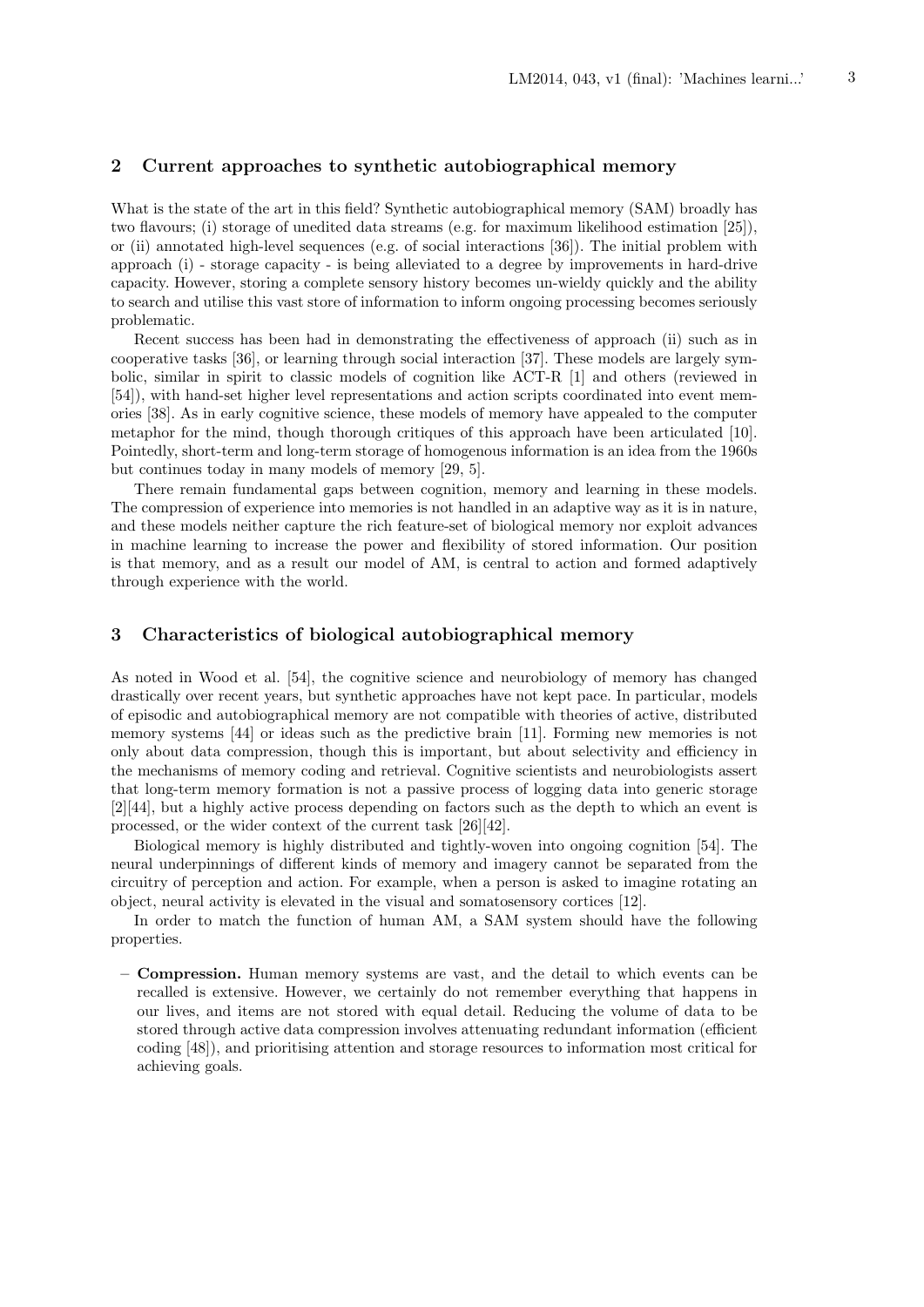- Pattern Completion. Reconstructing an event from brief exposure to part of that event, or from an impoverished, noisy or degraded version of the full scene e.g. when experiencing a familiar environment in the dark. This operation follows the idea of a schema [21][40]. Schemas can be thought of as generative models for a particular basic system [44]. Such schemas could be seeded with a small piece of information - e.g. you were at a children's party - and a rich scene can then be filled in - i.e. there was a cake, gifts, guests, and games were played.
- Pattern Separation. The process of transforming similar representations or memories into highly dissimilar, nonoverlapping representations [31]. This is important as we have many experiences that are similar to each other but nonetheless must be remembered as distinct. For example in discriminating edible from inedible plants. This function also relates to chunking of distinct event sequences from longer ongoing experiences, a core feature of episodic memory (see Figure 2). During later retrieval it is important only to recall relevant information for a particular task, thus separating relevant from irrelevant memories in a given context.
- Unitary Coherent Perception. Intuition attests that we experience a single *unitary* version of the world, not a probability distribution or blur over possible world states. Neither do we experience a world where independent percepts in a scene conflict with or contradict one another; our experience is coherent. These seemingly obvious features of experience, while having some recent experimental support [18], are in opposition to optimal decision making theories [4] and some forms of the Bayesian brain hypothesis (for a recent review see [39]). At the least, a maximum a posteriori approximation must be made at the 'percept' stage moment-to-moment even if the underlying computations are Bayesian.

Helpfully, as a heuristic, unitary coherent (UC) perception may avoid the NP-hard computational complexity of full Bayesian inference of having to consider every possible interpretation of a current scene [18]. The existence of immediate perception as UC places strong constraints on models of AM: if AM is to store aspects of immediate percepts, then the recall and storage of memories would also be UC rather than fully Bayesian. This in turn will place constraints on theories of reconceptualisation of past episodes, which may otherwise require wider storage of probabilities.

#### 3.1 The role of the hippocampal network in autobiographical memory

What is known about the neural circuits thought to underly AM in the brain? The extended hippocampal network, and its coordinated interaction with neocortex and subcortical structures, is thought to be the neurobiological substrate of the four AM functions outlined above. At a gross level, damage to the hippocampal-entorhinal cortex network famously causes anterograde amnesia [30]. At a cellular level the microstructure of the CA3 region suggests it likely serves as a 'convergence zone enabling information from different sensory modalities to be associated together (an idea originated by Marr [27]).

Hippocampal neural activity shows attractor dynamics [53] enabling content-addressable reactivation of the entire stored representation through activation of a particular memory by the dentate gyrus (DG) [28]. This role of older DG granule cells in associative pattern completion is complemented by the finding that neurogenesis supports pattern separation by young DG granule cells [31]. Critically, for pattern completion in AM, it has been shown that patients with hippocampal lesions cannot recall nor imagine spatially coherent events [22], and this reconstructive process can be modelled at the level of neurons [9]. Together these results highlight the importance of this structure in the combination and coordination of memory sequences, tying together activity across distributed circuits in the brain. We base our model of episodic memory on the hippocampal system.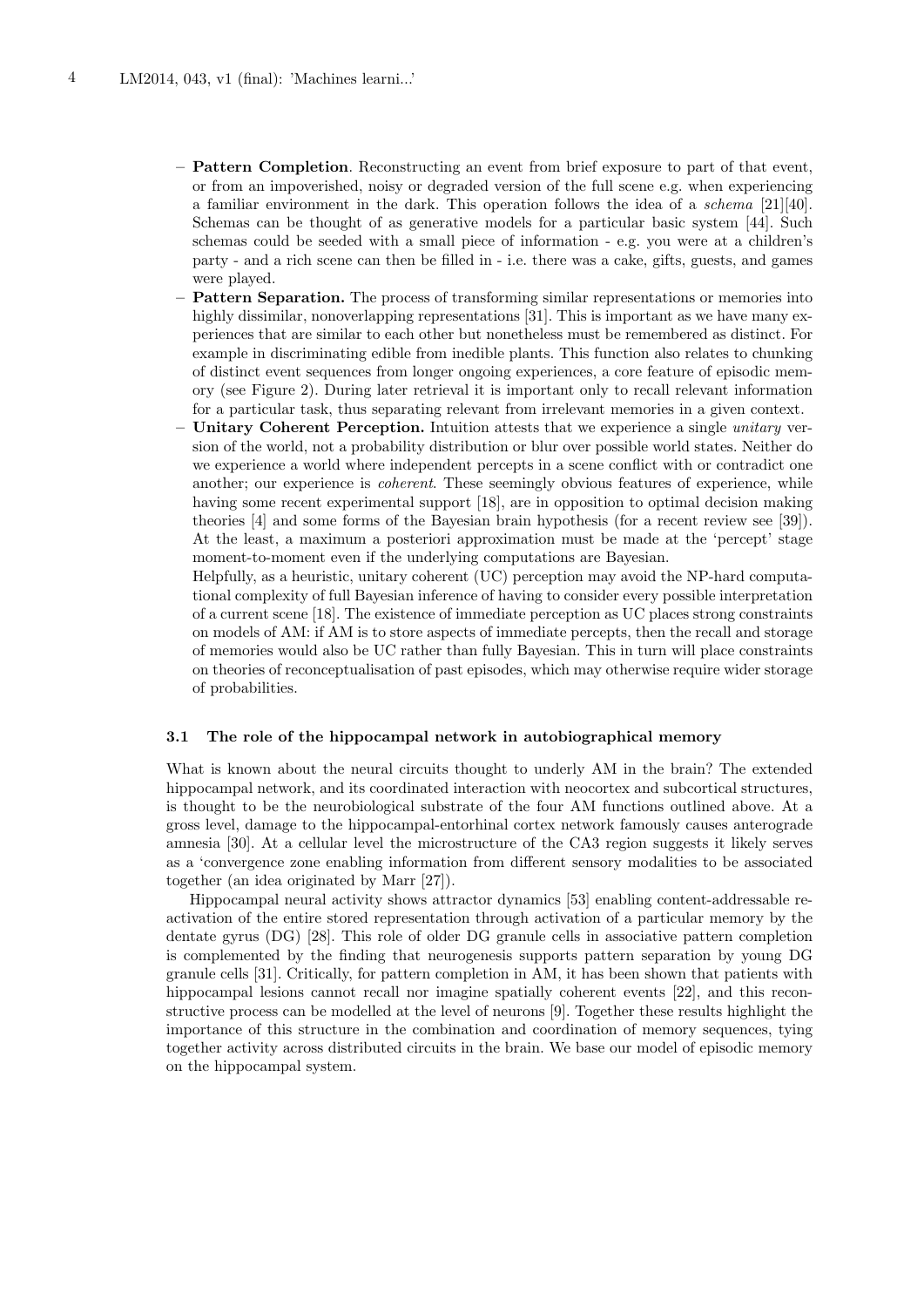These findings from the study of biological memory suggest that to create effective SAM we could adopt the following strategy. Compression and pattern completion can be accounted for by an implementation of the predictive brain hypothesis [11]. This allows both efficient and accurate recognition of events from partial information, as well as affording decision making, planning and reconstruction through inference in the model. High level unitary representations of a scene or event are then coordinated into coherent sequences by iterative pattern completion and separation operations in a model based on the hippocampus.



Fig. 2. Episodic memory in our model functions by combining disparate information across modalities into a single coherent percept from moment to moment. These transient percepts are monitored and coordinated over time into event sequences and episodic memories through iterative pattern completion and separation operations.

# 4 Capturing the characteristics of biological autobiographical memory in a single modelling framework

#### 4.1 Compression and Pattern Completion: The Predictive Brain Hypothesis

In distributed episodic memory the individual sensor or motor systems encode their own memories in a domain-appropriate format [44]. Encoding of sensory input has been shown to be very efficient in biological systems, with neural populations being tuned to the scene statistics of the world [48]. A further efficiency is not to simply encode the world as it is, but to develop a generative model of the world and encode only events that could not be predicted.

So called Predictive Brain hypotheses [11][19]have become popular in recent years, claiming to provide a unified computational account of a range of cognitive capacities and seeking to explain an increasing number of neuroscience phenomena e.g. [20][41][50].

Reconstructing a past event can be understood as one of the functions of such a prediction engine, using past experience to anticipate and make sense of events as they happen. Seeding such a mechanism with appropriate clues will allow retrieval of a past episode. The same system, operating continuously, can also serve to fill-in and enrich the representation of the current situation, preparing the platform for more informed and appropriate action. It is well known that people can fill in sensory scenes with expected information, and the reconstruction of memories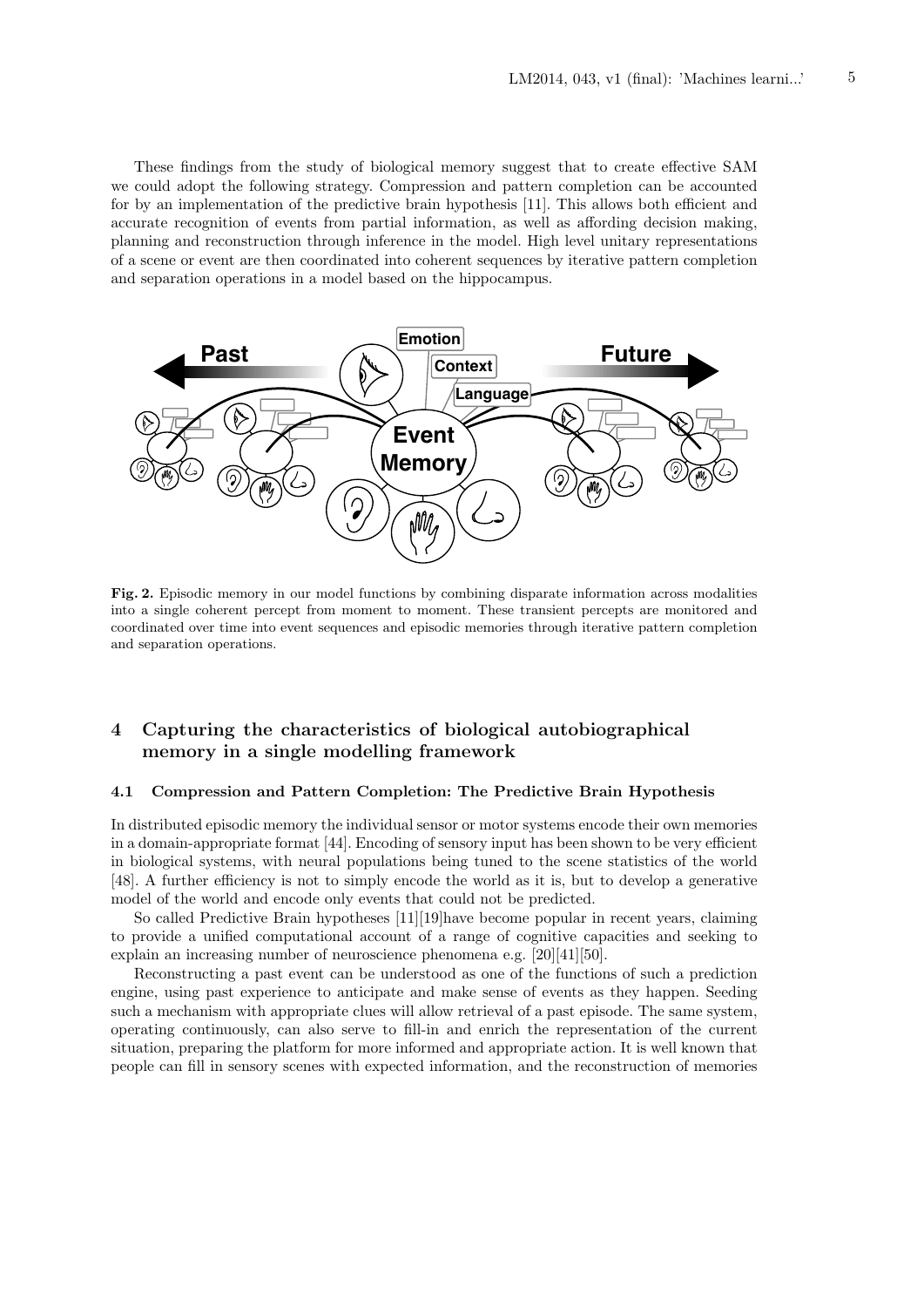from experienced or suggested fragments can lead to false memories even in individuals with 'highly superior' AM [33].

This powerful and efficient learning strategy would be highly appropriate for SAM and has not previously been applied to that domain.

#### 4.2 Deep Learning: Towards a Synthetic Predictive Brain

A recent development in the field of machine learning is the arrival of practical deep learning systems [3] for abstracting information from data in an unsupervised way. Though neural networks have been investigated for decades [7, 45], recent developments of efficient training methods for deep (i.e. more than three layer) neural networks (DNNs) finally provide existence proofs of algorithms that can reconstruct (predict) complex sensory scenes in the manner required by predictive brain hypotheses.

Current excitement around DNNs can be ascribed to two prominent features. Firstly, they are now able, for the first time, to match or exceed human performance in certain benchmark pattern recognition tasks due to large-scale implementation on GPUs (see [3] for a review). Secondly, the kinds of invariant higher order representations developed by neural networks bare striking similarity to the tuning curves of neurons in higher order sensory cortex [55].

The unique processing architectures that result from training a DNN on data from a particular sensory domain could be described as a schema [21], an important concept in memory as discussed earlier. We propose that it is precisely the interaction of a compact episodic memory, and the sequential re-activation of an appropriate schema that underlies the compression and pattern completion capabilities of autobiographical memory. Therefore, it is to these DNN methods that we turn to compress sensory data streams and provide inputs to the episodic memory system.

## 4.3 Pattern Separation and Unitary Coherent Perception: Hippocampus as a Unitary Coherent Particle Filter

The vast majority of invasive neuroscience research uses rodent models. As a result, spatial reasoning or navigation tasks are often used to probe the biological foundations of memory. Many models of hippocampal function that are faithful to circuit-level details are therefore based on navigation or spatial reasoning [6]. Our model [16] has been developed as an effective algorithm for spatial inference (an idea recently expanded upon by Penny et al. [35]), while at the same time accounting for other known hippocampus-circuit phenomena such as the existence of sensory-pattern-specific and object-specific ('grandmother') cells. In robotics too, navigation has historically been a widely studied problem leading to widely-cited solutions to the Simultaneous Localisation And Mapping (SLAM). Our model may be viewed as a particular bio-inspired implementation of the SLAM algorithm, with EM algorithm steps mapping to neural activation and Hebbian learning respectively.

Our approach combines and extends research in both robotics and computational neuroscience fields: mapping well studied algorithms that have been shown to perform spatial reasoning and memory in navigation onto a neural circuit known to perform this function. Here we propose an update of this navigation model to autobiographical memory, echoing the well-articulated arguments of Buzsáki and Moser [8], based on the theory that the underlying computations for spatial and semantic memory are fundamentally the same.

The problem of locating oneself in an environment involves associating a given percept with a particular place (localisation) and encoding the transitions from one place to another by monitoring sensory differences, odometry and memories of previous traversals of the same environment. Autobiographical memory can be seen as essentially the same computation, but associating a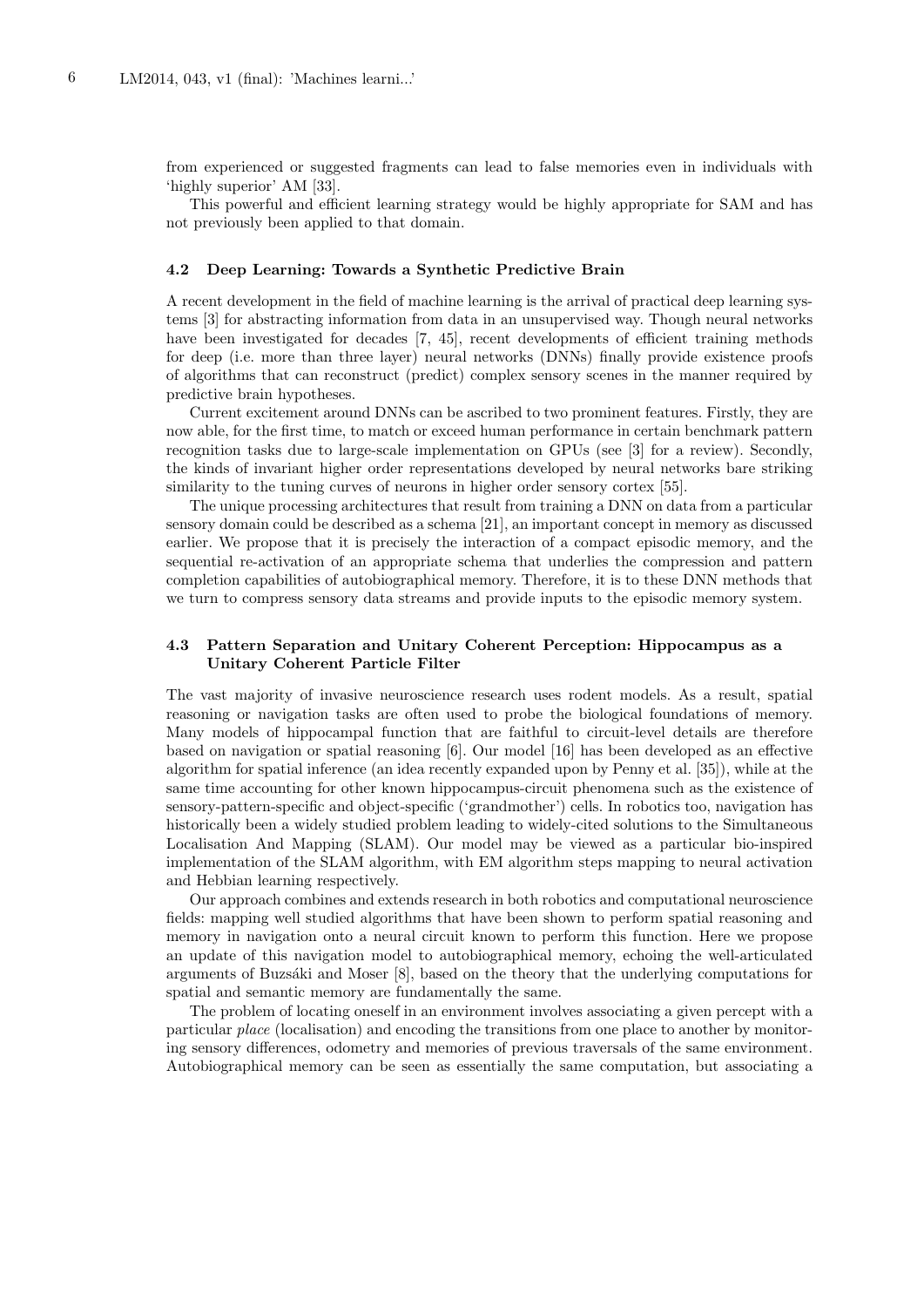given percept to an event, while transitions from event to event can be handled by recursive pattern separation and completion operations. The analogy between space and AM is seen clearly in the well-known mnemonic technique of the 'memory palace' which explicitly uses spatial memory to organise sequences of object percepts [49].

It had been proposed before that the behaviour of animals during learning could be modelled as a particle filter [15], and elsewhere that sequential learning in the hippocampus could be modelled with a Temporal Restricted Boltzmann Machine (TRBM) [51], a machine learning algorithm. Fox and Prescott [16] took a TRBM model for navigation and extended it to include a mapping to hippocampal-entorhinal cortex circuitry that included: unitary coherence; sensor/odometry inputs from entorhinal cortex to DG; CA3 associative learning of input-place mappings; CA1 decoded localisation posteriors (place cells); and a subiculum - septum 'lostness detection' loop (see Figure 3). In a series of papers the model was extended to include online learning with a biomimetic sub-theta cycle after-depolarisation [17], and scaled up to complete a real-world navigation task by processing visual inputs through SURF feature extraction and K-Nearest Neighbour clustering [46].

We consider decoding localisation posteriors (DG-CA3-CA1 in the model) to be a pattern completion loop, whereas lostness detection and correction (Sub-Sep) to be pattern separation. By compressing an agent's sensory history through deep generative networks instead of SURF features, and by expanding the range of inputs in the model to the full gamut of sensory modalities, we aim to develop a more complete account of synthetic autobiographical memory.



Fig. 3. (a) The Bayes filter hippocampus model, adapted from Fox and Prescott [16]. See main text for a synopsys of components. (b) A schematic of the SURF visual feature extraction step, constructing feature vector inputs to the Bayes filter hippocampus model, adapted from Saul et al. [46]. We aim to replace this feature extraction step with a range of modality-specific deep generative networks.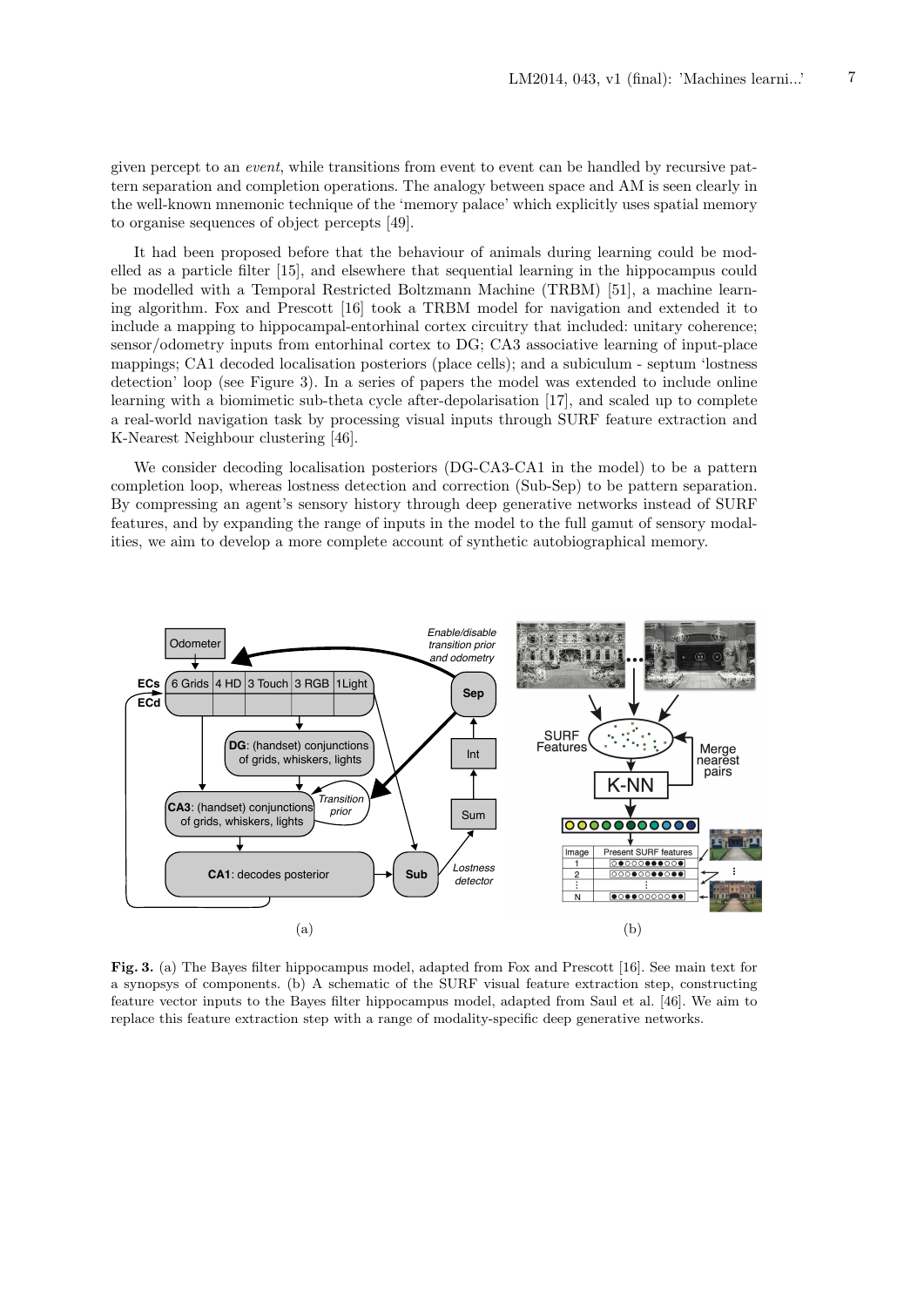# 5 Conclusions and future directions

#### 5.1 Advantages of our approach

The Deep Learning and UC hippocampus architecture presented here, based on basic systems and predictive coding theories of brain function, has a number of advantages over previous approaches. Using DNNs to learn predictive models of sensory scenes allows the agent to capture the full explanatory power of the data. Current approaches constrain how memories are stored at design time, limiting the practical utility of that information for new tasks in the future.

Our approach leverages state of the art machine learning approaches, bringing benchmark performance in speech and image processing to new modalities and new tasks. Code for many of these methods have been optimised for execution on GPUs, allowing the exploitation of cheap high-performance computing for real-time operation on robots. In addition, the UC hippocampus model has already been shown to work on real robot platforms with real-world sensory data, which is encouraging going forward.

#### 5.2 Implementation objectives: social interaction with an iCub robot

An ideal testbed of our approach to SAM would be to embed the model on a mobile or humanoid robot to compress, parse and store rich streams of incoming data to improve ongoing processing performance. Our particular interest is in developing robots for social interaction, both for the inherent technical challenges and strong history of SAM in this task. Building on benchmarks established with existing SAM approaches [38][37], we hope to develop a system that can recognise people, remember interactions, and adapt interactions to specific people. Initial results of this work will be presented at the conference. Extensions to other problems in autonomous robots, and task domains such as life-long learning (as in [34]), will follow in due course.

Potential difficulties of implementing our approach are many and include: securing sufficient computational resources to run the algorithms (especially the DNNs) in real time; storage considerations during development of the data compression algorithms; interfacing the output of the SAM system with motor planning and narrative reasoning, which would ultimately involve encoding the memories themselves in terms of motor-control consequences; interfacing the UC episodic memory hippocampus model with rich predictive DNNs is non trivial; and event separation which would ultimately require a hierarchical implementation - a large problem in itself but one that is an interesting current area of research e.g. [47].

An additional active area of research is to advance machine learning algorithms to better capture the rich statistical structure of the world. Standard Deep Learning approaches are based on Restricted Boltzmann machines and their variations [3]. The latent representational structure in these models are relatively simple. The relationships between representations and latent variables within the learnt hierarchy, relationships that exist in the world and the data, are not captured by these models. Deep Gaussian processes [14], a recently proposed extension of Gaussian Process Latent Variable models [23], potentially provide a method for capturing rich hierarchical statistical relationships between latent variables. Integrating a Deep Gaussian Process with our UC hippocampus could substantially increase the power of this model.

# 6 Acknowledgements

The authors would like to thank the EU taxpayer for funding this research (EU grant no. 612139 WYSIWYD - "What You Say Is What You Did"), and our colleagues at the Sheffield Centre for Robotics for interesting discussions that stimulated this work.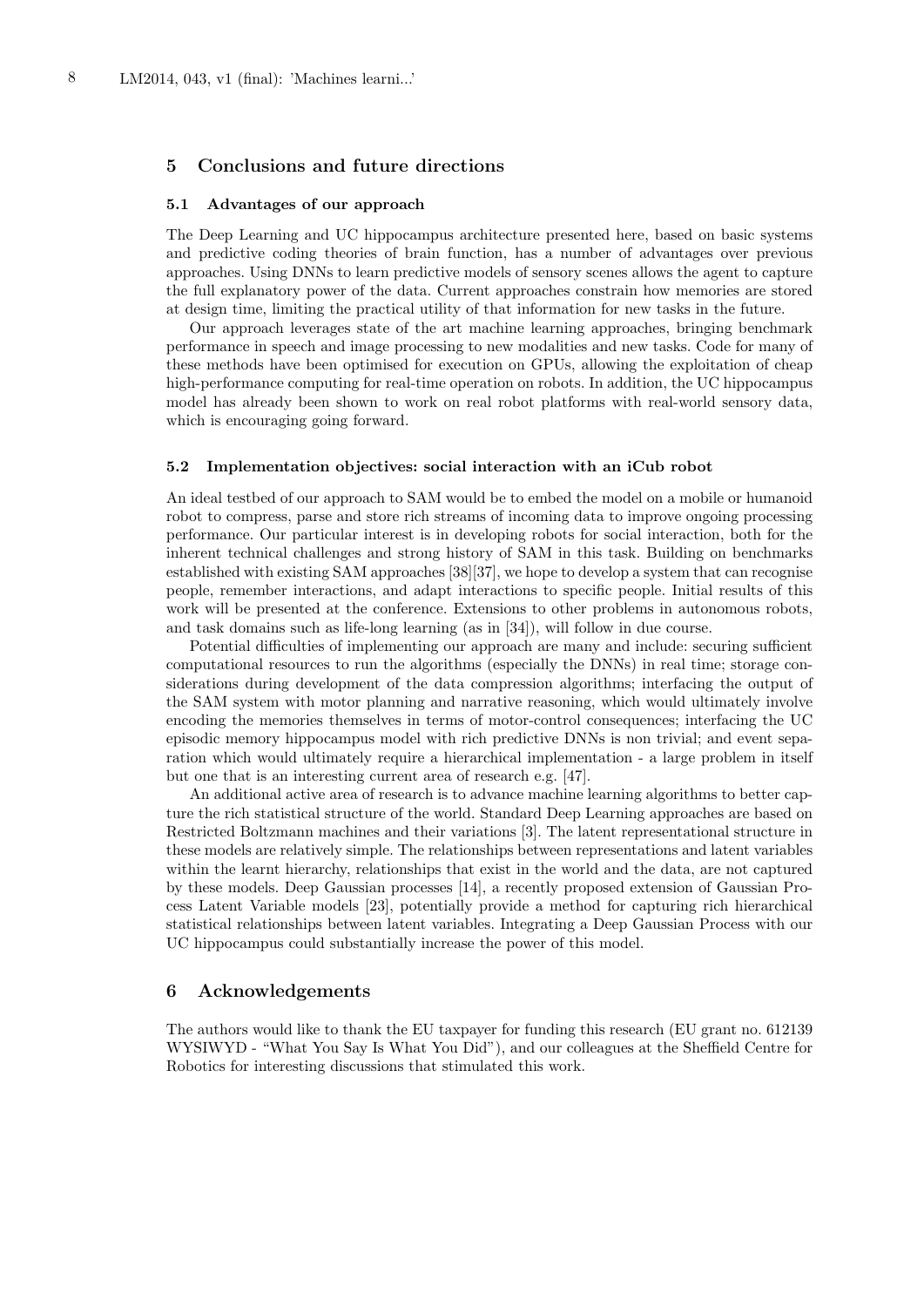# Bibliography

- [1] Anderson, J.R.: Act: A simple theory of complex cognition. American Psychologist 51(4), 355 (1996)
- [2] Baddeley, A.: Essentials of Human Memory (Classic Edition). Psychology Press (2013)
- [3] Bengio, Y.: Learning deep architectures for ai. Foundations and Trends in Machine Learning 2(1), 1–127 (2009)
- [4] Bernardo, J.M., Smith, A.F.: Bayesian theory, vol. 405. John Wiley & Sons (2009)
- [5] Berntsen, D., Rubin, D.C.: Understanding autobiographical memory: Theories and approaches. Cambridge University Press (2012)
- [6] Bird, C.M., Burgess, N.: The hippocampus and memory: insights from spatial processing. Nature Reviews Neuroscience 9(3), 182–194 (2008)
- [7] Bryson, A.E., Denham, W.F., Dreyfus, S.E.: Optimal programming problems with inequality constraints. AIAA journal 1(11), 2544–2550 (1963)
- [8] Buzsáki, G., Moser, E.I.: Memory, navigation and theta rhythm in the hippocampalentorhinal system. Nature neuroscience 16(2), 130–138 (2013)
- [9] Byrne, P., Becker, S., Burgess, N.: Remembering the past and imagining the future: a neural model of spatial memory and imagery. Psychological review 114(2), 340 (2007)
- [10] Carello, C., Turvey, M.T., Kugler, P.N., Shaw, R.E.: Inadequacies of the computer metaphor. Handbook of cognitive neuroscience pp. 229–248 (1984)
- [11] Clark, A.: Whatever next? predictive brains, situated agents, and the future of cognitive science. Behavioral and Brain Sciences 36(03), 181–204 (2013)
- [12] Cohen, M.S., Kosslyn, S.M., Breiter, H.C., DiGirolamo, G.J., Thompson, W.L., Anderson, A., Bookheimer, S., Rosen, B.R., Belliveau, J.: Changes in cortical activity during mental rotation a mapping study using functional mri. Brain 119(1), 89–100 (1996)
- [13] Conway, M.A.: Autobiographical memory: An introduction. Open University Press (1990)
- [14] Damianou, A.C., Lawrence, N.D.: Deep gaussian processes. arXiv preprint arXiv:1211.0358 (2012)
- [15] Daw, N., Courville, A.: The pigeon as particle filter. Advances in Neural Information Processing Systems 20, 369–376 (2008)
- [16] Fox, C., Prescott, T.: Hippocampus as unitary coherent particle filter. In: Neural Networks (IJCNN), The 2010 International Joint Conference on. pp. 1–8. IEEE (2010)
- [17] Fox, C., Prescott, T.: Learning in a unitary coherent hippocampus. In: Artificial Neural Networks–ICANN 2010, pp. 388–394. Springer (2010)
- [18] Fox, C., Stafford, T.: Maximum utility unitary coherent perception vs. the bayesian brain. In: Proceedings of the 34th annual conference of the Cognitive Science Society (2012)
- [19] Friston, K.: The free-energy principle: a unified brain theory? Nature Reviews Neuroscience 11(2), 127–138 (2010)
- [20] Friston, K., Kiebel, S.: Predictive coding under the free-energy principle. Philosophical Transactions of the Royal Society B: Biological Sciences 364(1521), 1211–1221 (2009)
- [21] Ghosh, V.E., Gilboa, A.: What is a memory schema? a historical perspective on current neuroscience literature. Neuropsychologia 53, 104–114 (2014)
- [22] Hassabis, D., Maguire, E.A.: The construction system of the brain. Philosophical Transactions of the Royal Society B: Biological Sciences 364(1521), 1263–1271 (2009)
- [23] Lawrence, N.: Probabilistic non-linear principal component analysis with gaussian process latent variable models. The Journal of Machine Learning Research 6, 1783–1816 (2005)
- [24] Lengyel, M., Dayan, P.: Hippocampal contributions to control: The third way. In: Advances in neural information processing systems. pp. 889–896 (2007)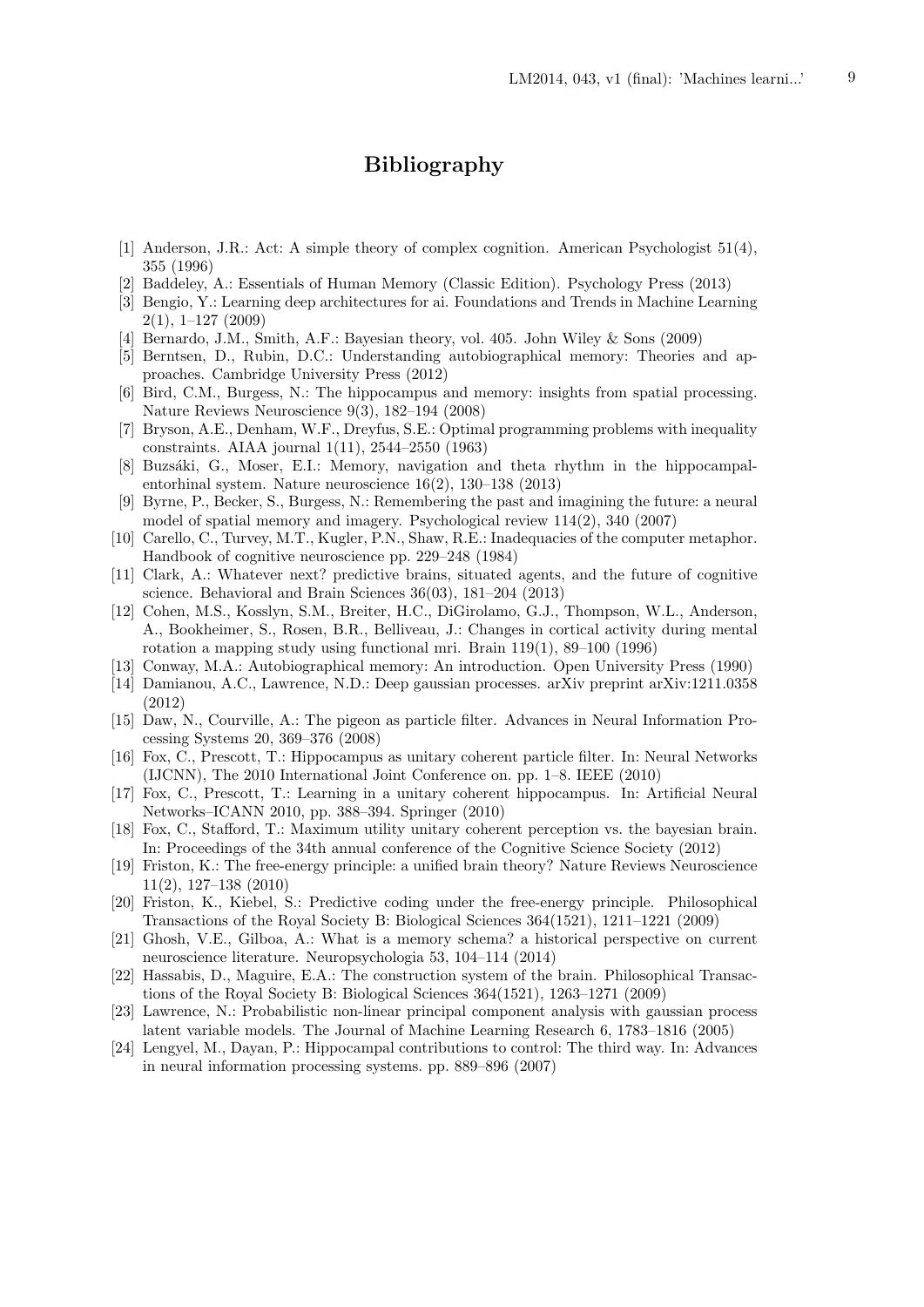- [25] Lepora, N., Fox, C., Evans, M., Diamond, M., Gurney, K., Prescott, T.: Optimal decisionmaking in mammals: insights from a robot study of rodent texture discrimination. Journal of The Royal Society Interface 9(72), 1517–1528 (2012)
- [26] Lisman, J., Grace, A.A., Duzel, E.: A neohebbian framework for episodic memory; role of dopamine-dependent late ltp. Trends in neurosciences 34(10), 536–547 (2011)
- [27] Marr, D.: Simple memory: a theory for archicortex. Philosophical Transactions of the Royal Society B 262, 23–81 (1971)
- [28] McClelland, J.L., McNaughton, B.L., O'Reilly, R.C.: Why there are complementary learning systems in the hippocampus and neocortex: insights from the successes and failures of connectionist models of learning and memory. Psychological review 102(3), 419 (1995)
- [29] Miller, G.A.: The cognitive revolution: a historical perspective. Trends in cognitive sciences 7(3), 141–144 (2003)
- [30] Milner, B., Corkin, S., Teuber, H.L.: Further analysis of the hippocampal amnesic syndrome: 14-year follow-up study of hm. Neuropsychologia 6(3), 215–234 (1968)
- [31] Nakashiba, T., Cushman, J.D., Pelkey, K.A., Renaudineau, S., Buhl, D.L., McHugh, T.J., Barrera, V.R., Chittajallu, R., Iwamoto, K.S., McBain, C.J., et al.: Young dentate granule cells mediate pattern separation, whereas old granule cells facilitate pattern completion. Cell 149(1), 188–201 (2012)
- [32] Neisser, U., Fivush, R.: The remembering self: Construction and accuracy in the selfnarrative. No. 6, Cambridge University Press (1994)
- [33] Patihis, L., Frenda, S.J., LePort, A.K., Petersen, N., Nichols, R.M., Stark, C.E., McGaugh, J.L., Loftus, E.F.: False memories in highly superior autobiographical memory individuals. Proceedings of the National Academy of Sciences 110(52), 20947–20952 (2013)
- [34] Paul, R., Rus, D., Newman, P.: How was your day? online visual workspace summaries using incremental clustering in topic space. In: Robotics and Automation (ICRA), 2012 IEEE International Conference on. pp. 4058–4065. IEEE (2012)
- [35] Penny, W.D., Zeidman, P., Burgess, N.: Forward and backward inference in spatial cognition. PLoS computational biology 9(12), e1003383 (2013)
- [36] Petit, M., Lallée, S., Boucher, J.D., Pointeau, G., Cheminade, P., Ognibene, D., Chinellato, E., Pattacini, U., Gori, I., Martinez-Hernandez, U., et al.: The coordinating role of language in real-time multimodal learning of cooperative tasks. Autonomous Mental Development, IEEE Transactions on  $5(1)$ , 3–17 (2013)
- [37] Pointeau, G., Petit, M., , Dominey, P.F.: Successive developmental levels of autobiographical memory for learning through social interaction. IEEE Transactions on Autonomous Mental Development (Forthcoming)
- [38] Pointeau, G., Petit, M., Dominey, P.F.: Embodied simulation based on autobiographical memory. In: Biomimetic and Biohybrid Systems, pp. 240–250. Springer (2013)
- [39] Pouget, A., Beck, J.M., Ma, W.J., Latham, P.E.: Probabilistic brains: knowns and unknowns. Nature neuroscience 16(9), 1170–1178 (2013)
- [40] Preston, A.R., Eichenbaum, H.: Interplay of hippocampus and prefrontal cortex in memory. Current Biology 23(17), R764–R773 (2013)
- [41] Rao, R.P., Ballard, D.H.: Predictive coding in the visual cortex: a functional interpretation of some extra-classical receptive-field effects. Nature neuroscience 2(1), 79–87 (1999)
- [42] Rennó-Costa, C., Lisman, J.E., Verschure, P.F.: The mechanism of rate remapping in the dentate gyrus. Neuron 68(6), 1051–1058 (2010)
- [43] Rochat, P.: Criteria for an ecological self. The self in infancy: Theory and research 112, 17 (1995)
- [44] Rubin, D.C.: The basic-systems model of episodic memory. Perspectives on Psychological Science 1(4), 277–311 (2006)